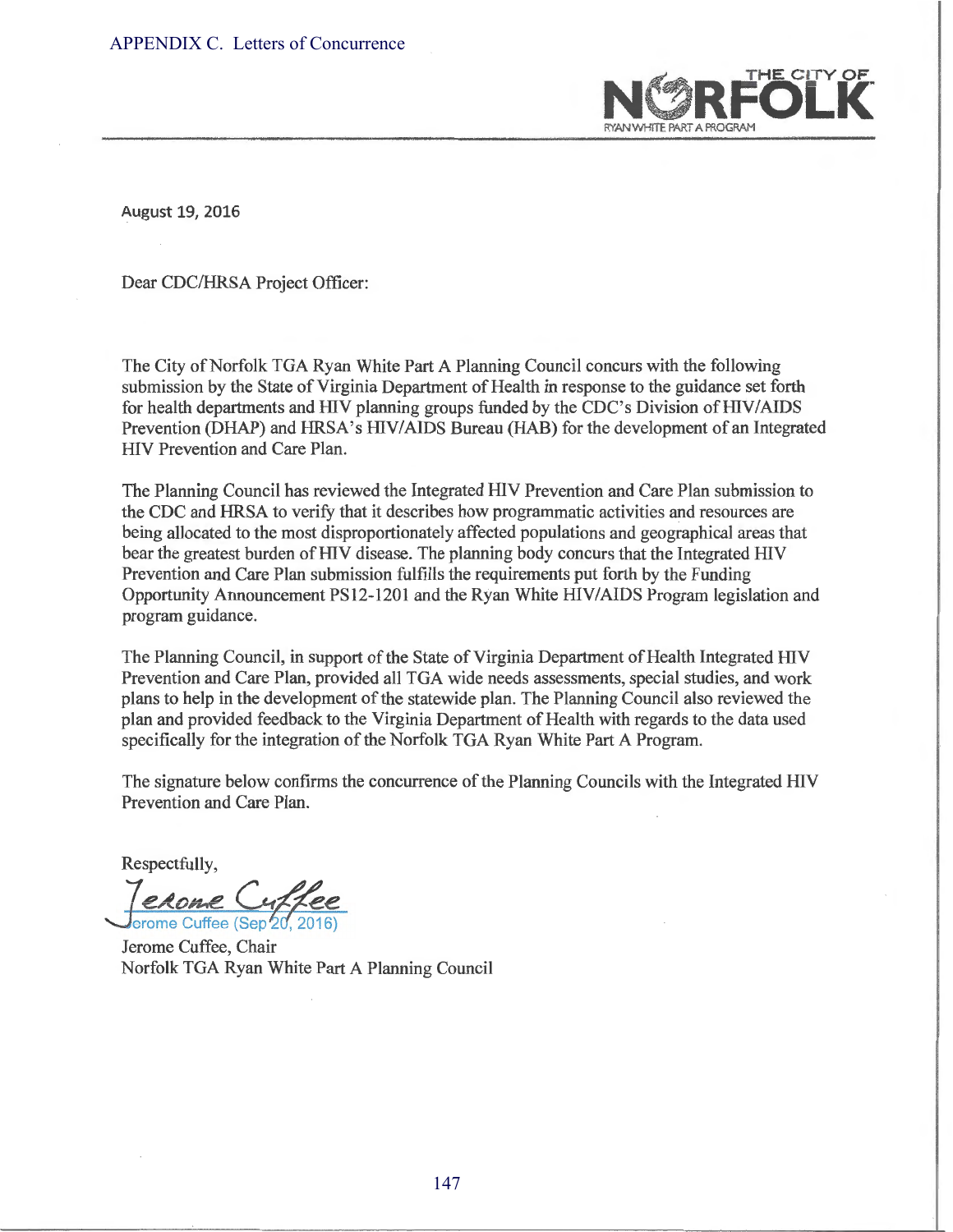

## August 19, 2016

Freda Johnson Grants Management Specialist Grants Management Branch, Procurement and Grants Office Funding Opportunity Announcement PS12-1201 Centers for Disease Control and Prevention, MS E-15 2920 Brandywine Road Atlanta, GA 30341

Kim Fitzpatrick Brown, MHA, MSW Project Officer Health Resources and Services Administration HIV/AIDS Bureau Division of State HIV/AIDS Programs 5600 Fishers Lane, MS-09SWH03 Rockville, MD 20857

Dear Ms. Johnson and Ms. Brown:

 $\tilde{z}$ 

The Virginia Community HIV Planning Group (CHPG) *concurs* with the following submission by the Virginia Department of Health in response to Funding Opportunity Announcement PS12-1201:

The CHPG has reviewed the Integrated Care and Prevention Plan (ICPP) that is to be submitted to the Centers for Disease Control and Prevention and *concurs* that the ICPP describes how programmatic activities and resources are being allocated to address the goals of the National HIV/AIDS Strategy (NHAS) and the specific needs of Virginians living with HIV/AID and those at high-risk for acquiring the virus. The CHPG provided input on all phases of the planning process. Specific CHPG input was in the development of needs and gap assessments, barriers that exist within the state that prevent persons from accessing care and prevention services, and developing strategies and activities to address Virginia's objectives for meeting the goals of the NHAS. APPENDIX C. Letters of Concurrence<br>
August<br>
August<br>
Creatis Management Specialist<br>
Armst Management Brack, Procurement and<br>
Grantis Management Parack, Procurement PS12-120<br>
Centers for Disease Control and Prevention, MS<br>
2

Members of the CHPG are representative of the epidemic in Virginia, with 30% of the membership being PL WHA as mandated in its Bylaws. The CHPG also has representatives from the Norfolk Transitional Grant Area and the Washington, DC Eligible Metropolitan Area in order to help coordinate care and prevention planning efforts with these entities, as well as representation from health care providers, community-based organizations, substance abuse and mental health providers, and Virginia's Department of Corrections and Department of Behavioral Health and Developmental Services.

Community HIV Planning Group, 109 Governor Street, Room 326, Richmond, VA 23219